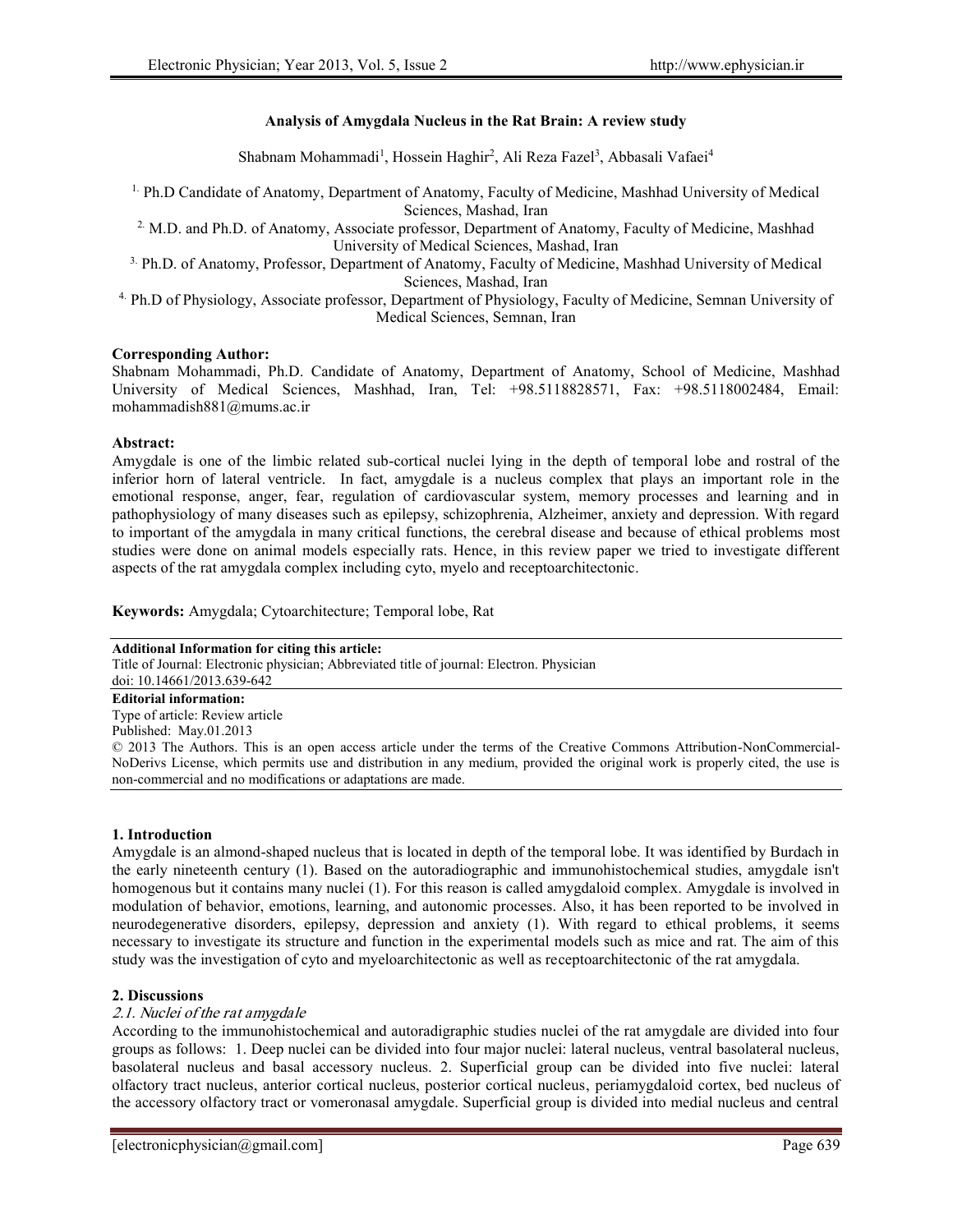nucleus. 3. Centromedial nucleus. 4. The last group contains three major divisions: anterior amygdale area, amygdalo- hippocampal area and intercalated nucleus (1).

# *2.2. Lateral nucleus*

Based on Golgi staining, lateral nucleus processes a great cell population of pyramidal, spiny, Golgi type I and Golgi type II. In addition, there is a less amount of chandlier, cone and neurogliaform cells. Myelin fibers in the lateral nucleus show heterogeneous distributions that become denser in the lateral part than its ventral part. Dorsolateral part shows a weak reaction, which contrasts with the very severe reaction in ventromedial part of nucleus (2).

# *2.3. Basolateral nucleus or basal nucleus*

Basolateral nucleus involved in the regulation of fear and anxiety, emotional memory and spatial learning processes (3-5). Amygdala's role is not in long-term memory but in modulation of memory in other brain regions, particularly the hippocampus (6, 7). In Nissl preparation, basal nucleus is divided into the BLA and BLP subnucleus that the BLA shows darker staining than the BLP. Bundles of fibers surround this nucleus .The posterior part basolateral nucleus is striated by reason of passing a bundle of fibers that are mostly oriented perpendicularly. In silver preparations the BLA subdivision is distinguished from lateral nucleus by a lighter staining (2).

# *2.4. Basolateral ventral nucleus*

A strong and homogenous reaction is observed based on Nissl staining. Basolateral ventral nucleus is limited by a dense fiber network that in posteroventral of nucleus shows a denser arrangement compared with its medial. In silver preparation displays a strong reaction.

# *2.5. Basomedial nucleus*

Basomedial nucleus is composed of small and medium-sized neurons, lightly staining that its posterior part is heterogeneous, larger and darker than the anterior part (2). The plexus of fine fibers present in two subdivision of basomedial nucleus, however, denser in BMP than that in BMA. Within all of the amygdaloid nuclei appears the least reaction in the BMA and anterior amygdale area. In contrast, the BMP shows a reverse pattern.

# *2.6. Lateral olfactory tract nucleus*

In Nissl preparations, this nucleus shows a three layer pattern with a superficial dense layer that consists of a few scattered small and medium-sized neurons. Intermediate layer contains medium sized pyramidal cells and deep layer form by large multiangular cells. myelniated fibers coursing though layer 1 that can be subdivided into: a sharply fibered sublamina 1; a richly fibered sublamina 1A; and a deeper layer, with fibers less rich than sublamina IA (8).The sublamina1 is intensive stained by silver staining that gradually decreases in deep parts of this layer. Sublamina1A sharply distinguished from sublamina1 except a small and non stained part. Sublamina 1B shows a strong reaction  $(9)$ .

# *2.7. Anterior cortical nucleus*

Anterior cortical nucleus made up of small and slender neurons that show non layered arrangement except for a superficial part. Molecular layer processes neurons with different sizes and shapes. Molecular layer has a narrow sublamina, followed by sublamina 1A with dark bundles. Sublamina 1B is made up of dark and fine myelinated fibers. Deeper layer is occupied by a dense plexus of myelinated fibers. Sublamina1 and 1A layers remain unstained. Sublamina 1B shows a dense staining compared with the deeper layers of the nucleus.

# *2.8. Posterior medial cortical nucleus*

Neuronal population in posteromedial cortical nucleus is homogeneous being made up of ovoid neurons with different sizes. A strong Timm/Danscher's silver deposits in PMCO nucleus except sublamina1A layer, where remain nonreactive.

# *2.9. Periamygdaloid cortex or posterolateral cortical amygdaloid*

Based on the Nissl studies, five types of neuron aggregate are detected in the PLCO nucleus: oral medial with obvious and small cells, caudal medial with packed superficial neurons, small-cells with small and dense neurons, oral medial and caudal lateral with no clear structure. There is a thin layer of olfactory fibers in sublamina 1. The fibers are less rich in sublamina 1A than sublamina1. In contrast, sublamina 1B is distinguished by the presence of tangentially coursing fibers. The Layer 2 is constituted by fibers passages which join the stria terminalis. The fibers in (OM) and (CL) are oriented transversely, whereas fibers in (OL) are oriented perpendicularly. In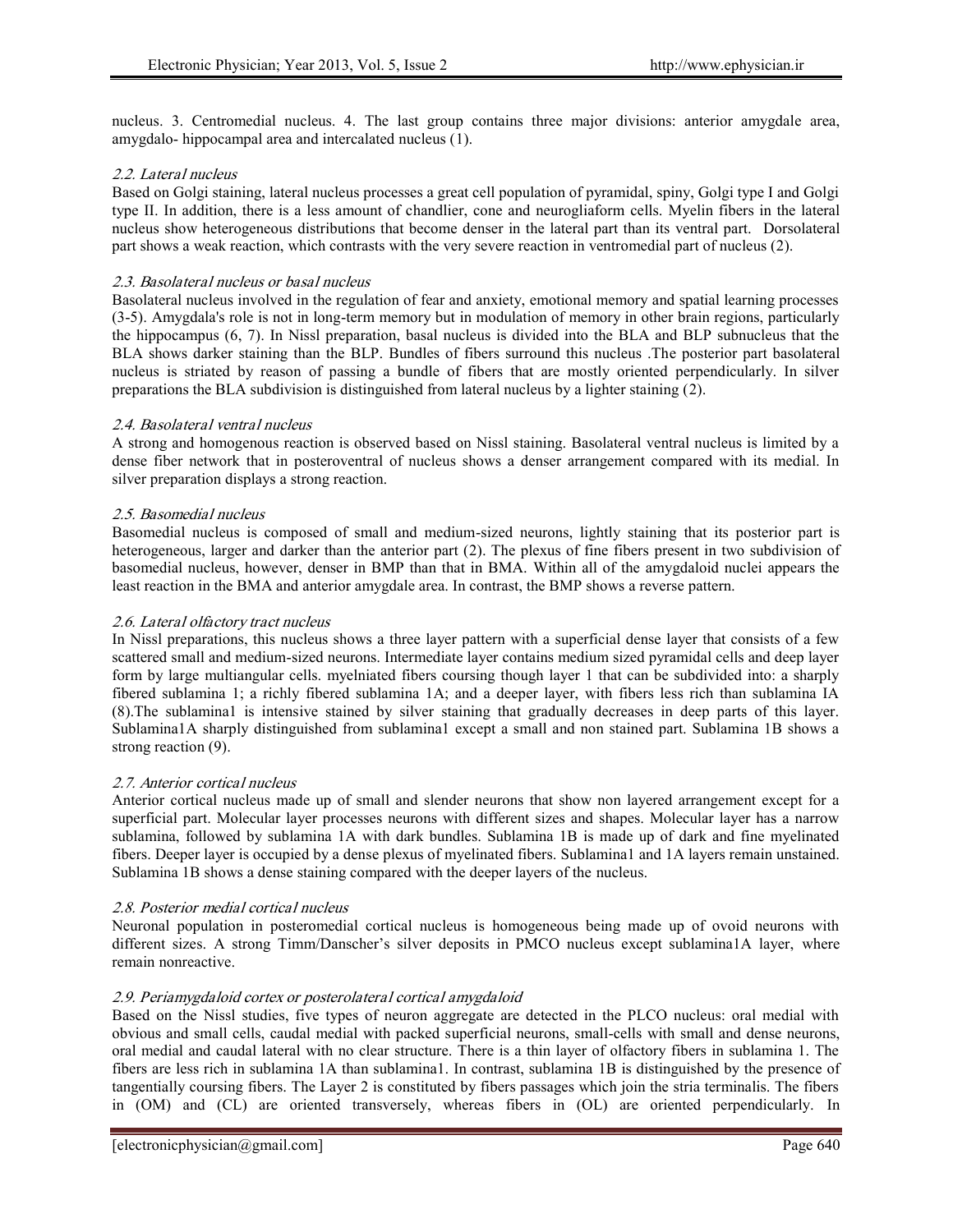Timm/Danscher's preparations the PLCO nucleus shows a trilaminar pattern with a negative in layer 1 and 3, and a weakly staining in intermediate layer.

# *2.10. Bed nucleus of accessory olfactory tract (AOT)*

The neurons in this nucleus are larger and more darkly staining compared to other superficial nucleus. No laminated pattern of the AOT nucleus helps to distinguish it from LOT nucleus. A layered pattern is detected in the molecular layer because of fibers passage. Deep layer is occupied by a rich fiber plexus with no lamination. The pattern of silver precipitate shows three zones in AOT nucleus. It shows a nonreactive superficial and deep zone, and a moderately reaction in the middle layer (9).

#### *2.11. Centromedial nucleus*

Centromadial nucleus contains medium spiny, together with a small aspiny ones. Medial nucleus can be differentiated from the central nucleus by a rich fiber network. In Timm/Danscher's preparations, both central and lateral subnuclei heavily stained by silver except some part of lateral subdivision, where stained moderately with silver (10).

#### *2.12. Anterior amygdale area*

Based on the histochemical data, anterior amygdale area is divided into two parts: the AAV and the AAD. The ventral part is composed of neurons by different shapes and sizes, whereas the dorsal part consists of larger and lighter staining than the ventral part. This area contains a dense and homogenous fiber plexus. Fibers in the molecular layer don't show a layered pattern expect for fibers around sublamina 1 and lateral olfactory tract (11). This area divided into the AAVL and AAVM subnuclei. The AAVL and AAVD subdivisions display a denser staining than the AAVM.

#### *2.13. Amygdalo - hippocampal area*

It is made up predominantly of pyramidal-like neurons, together with satellite and neurogliaform cells. In Nissl preparations, antrolateral part shows lighter staining than the posteromedial part. Fiber bundles that oriented longitudinally penetrate this area. Many of these fibers contribute to form component of the stria terminlais.

# *2.14. Intercalated nucleus*

Intercalated nucleus contains medium spiny cells, together with very large aspiny neurons. Myelinated fibers are arranged by three arms. The lateral arm begins of the basolateral nucleus. It turns medially (transverse arm) and change direction again and make its medial arm (12).

#### **3. Conclusion**

Amygdale is one of the limbic related sub-cortical nuclei that play an important role in the emotional response, anger, fear, regulation of cardiovascular system, memory processes and learning and in pathophysiology of many diseases such as epilepsy, schizophrenia, chorea of Huntington and Alzheimer. Hence, further studies are needed for mapping of the amagdala.

#### **Acknowledgements:**

The authors would like to thank Dr. Mir Nagaphizadeh for his constructive comments on the content of the article.

#### **Conflict of Interest:**

There is no conflict of interest to be declared.

#### **References**

- 1. Sah P, Faber SL. Lopez M, Power J. The amygdaloid complex: anatomy and physiology. *Physiology Rev*iew. 2003; 83:803-34. Pubmed PMID:12843409
- 2. DE Olmos JS, Beltranino CA, Alheid G. Amygdala and Extended Amygdala of the Rat: A Cytoarchitectonical, Fibroarchitectonical, and Chemoarchitectonical Survey, 3nd edition. 2004:509-603.
- 3. Vafaei AA, Rashidi A, Sharifi MR, Allaei H, Nobahar M, Esmaeili MH. Effects of reversible inactivation of bilateral basolateral Amygdala area on memory storage in rat. *The Journal of Qazvin University of Medical Sciences.* 2000;(12): 27-30